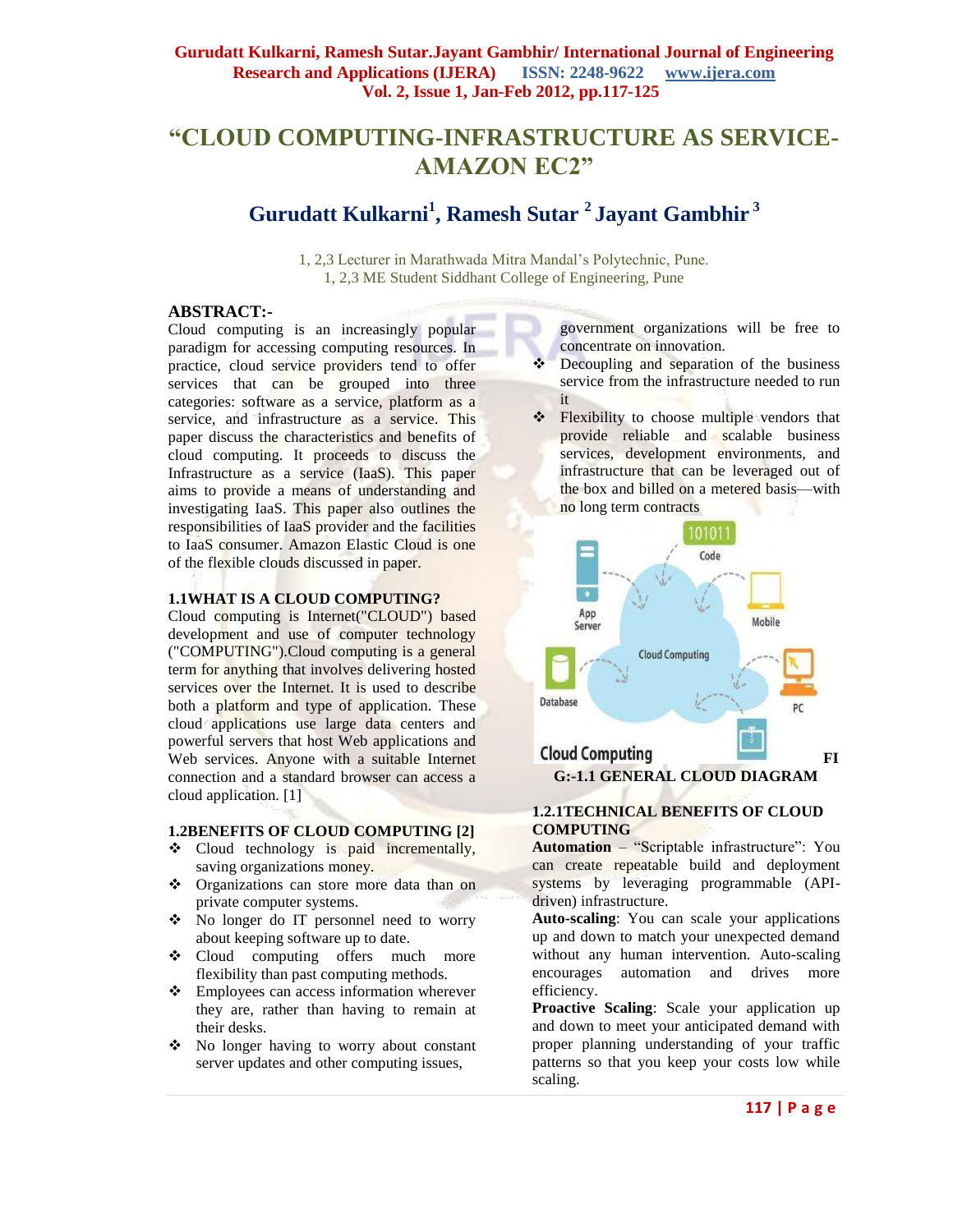**Improved Testability**: Never run out of hardware for testing. Inject and automate testing at every stage during the development process. You can spawn up an "instant test lab" with preconfigured environments only for the duration of testing phase.

**Disaster Recovery and Business Continuity:** The cloud provides a lower cost option for maintaining a fleet of DR servers and data storage. With the cloud, you can take advantage of geo-distribution and replicate the environment in other location within minutes.

### **1.3 WHAT IS DRIVING CLOUD COMPUTING?**

The CLOUD COMPUTING is driving in two types of categories as follows:

- Customer perspective
	- Vendor perspective

### **1.3.1 CUSTOMER PERSPECTIVE:**

- In one word: economics
- Faster, simpler, cheaper to use cloud computation.
- No upfront capital required for servers and storage.
- No ongoing for operational expenses for running datacenter.
- Application can be run from anywhere.

#### **1.3.2 VENDOR PERSPECTIVE:**

- Easier for application vendors to reach new customers.
- Lowest cost way of delivering and supporting applications.
- Ability to use commodity server and storage hardware.

### **1.4. TYPES OF SERVICES:**

These services are broadly divided into three categories:

- Infrastructure-as-a-Service (**IaaS) [3]**
- Platform-as-a-Service **(PaaS)**
- Software-as-a-Service **(SaaS).**

### **1.4.1 INFRASTRUCTURE-AS-A-SERVICE (IAAS):**

Infrastructure-as-a-Service (IaaS) provides virtual servers with unique IP addresses and blocks of storage on demand. Customers can pay for exactly the amount of service they use, like for electricity or water, this service is also called utility computing.

**1.4.2 PLATFORM-AS-A-SERVICE (PAAS):[2]**

Platform-as-a-Service (PaaS) is a set of software and development tools hosted on the provider's servers. Google Apps is one of the most famous Platform-as-a-Service providers. This is the idea that someone can provide the hardware (as in IaaS) plus a certain amount of application software - such as integration into a common set of programming functions or databases as a foundation upon which you can build your application. Platform as a Service (PaaS) is an application development and deployment platform delivered as a service to developers over the Web. It facilitates development and deployment of applications without the cost and complexity of buying and managing the underlying infrastructure, providing all of the facilities required to support the complete life cycle of building and delivering web applications and services entirely

### **1.4.3 SOFTWARE-AS-A-SERVICE (SAAS):[2]**

Software-as-a-Service (SaaS) is the broadest market. In this case the provider allows the customer only to use its applications. The software interacts with the user through a user interface. These applications can be anything from web based email, to applications like Twitter or Last.fm. This is the idea that someone can offer you a hosted set of software (running on a platform and infrastructure) that you don't own but pay for some element of utilization - by the user, or some other kind of consumption basis. You don't have to

| <b>Client</b>         |                   |  |  |
|-----------------------|-------------------|--|--|
| <b>User</b>           | <b>Machine</b>    |  |  |
| Interface             | Interface         |  |  |
| <b>Application</b>    |                   |  |  |
| Components            | Services          |  |  |
| <b>Platform</b>       |                   |  |  |
| Compute               | Network   Storage |  |  |
| <b>Infrastructure</b> |                   |  |  |
| <b>Server</b>         |                   |  |  |
|                       |                   |  |  |

### **Cloud Computing Stack FIGURE 1.4.3 CLOUD COMPUTING STACK**

do any development or programming, but you may need to come in and configure the (very flexible, configurable and sometimes customizable) software. You don't have to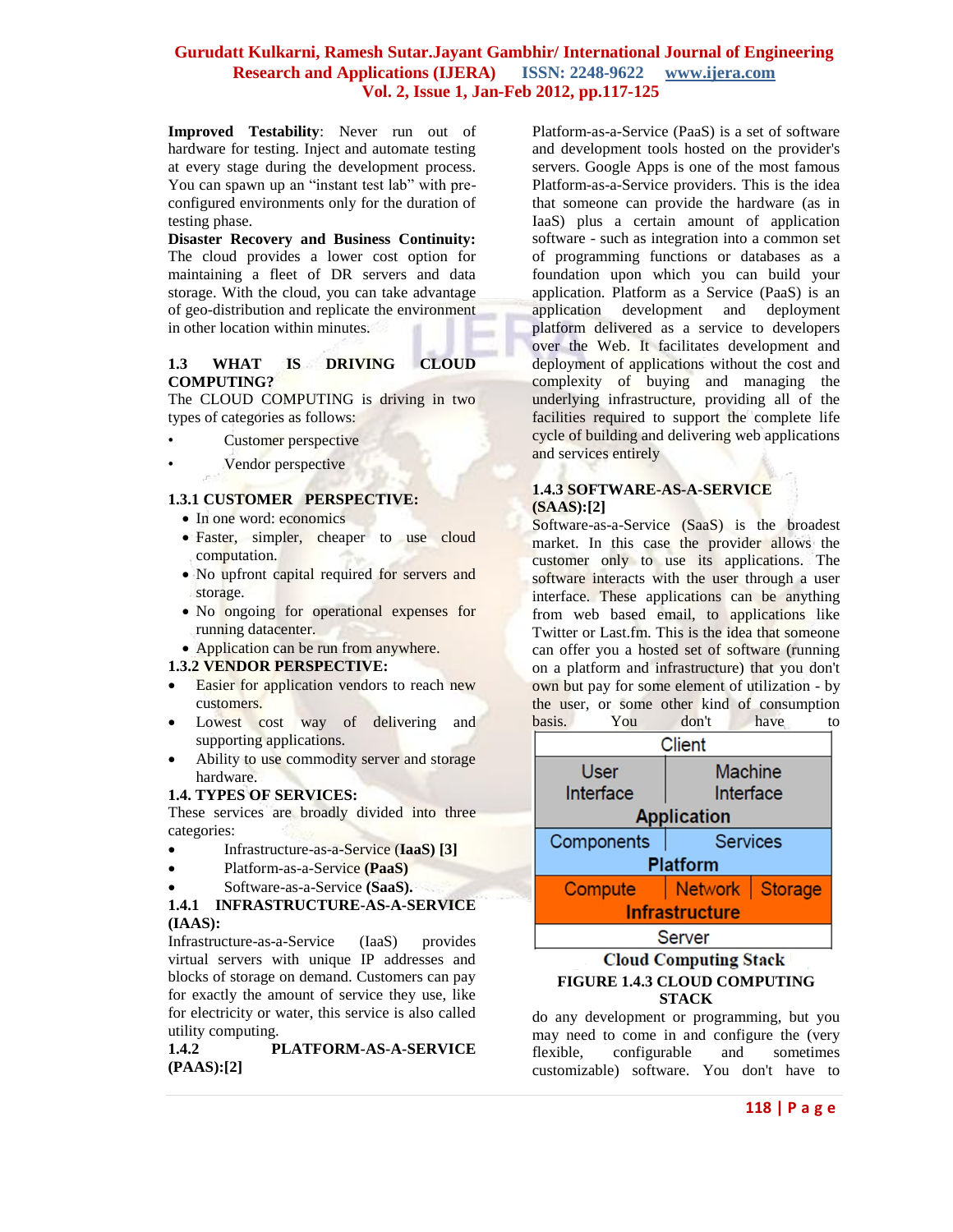purchase anything. You just pay for what you use. A SaaS provider typically hosts and manages a given application in their own data center and makes it available to multiple tenants and users over the Web. Some SaaS providers run on another cloud provider's PaaS or IaaS service offerings. Oracle CRM on Demand, Salesforce.com, and Netsuite are some of the well known SaaS examples.

### **1.4.4 TYPES BY VISIBILITY: PUBLIC CLOUD:**

In Public cloud or external cloud resources are dynamically provisioned on a fine-grained, selfservice basis over the Internet, via web applications/web services, from an off-site thirdparty provider who shares resources and bills on a fine-grained utility computing basis.

# **HYBRID CLOUD:[3]**

A hybrid cloud environment consisting of multiple internal and/or external providers. It can also describe configurations combining virtual and physical, collocated assets.

### **PRIVATE CLOUD:**

Private cloud and internal cloud products claim to "deliver some benefits of cloud computing without the pitfalls", capitalizing on data security, corporate governance, and reliability concerns. They have been criticized on the basis that users "still have to buy, build, and manage them and as such do not benefit from lower upfront capital costs and less hands-on management, essentially"

# **1.5 HOW DOES CLOUD COMPUTING WORK?**

Cloud computing aims to apply the power of supercomputer to problems like analyzing risk in financial portfolios, powering immersive computer games, in a way that users can tap through the Web. It does that by networking large groups of servers that often use low-cost consumer PC technology, with specialized connections to spread data-processing chores across them.

Soon instead of installing a suite of software for each computer, you'd only have to load one application. That application would allow workers to log into a Web-based service which hosts all the programs. Remote machines owned by another company would run everything from e-mail to word processing to complex data analysis programs. It's called cloud computing. The only thing the user's computer needs to be

able to run is the cloud computing systems interface software, which can be as simple as a Web browser, and the cloud's network takes care of the rest. The software and storage for your account doesn't exist on your computer -- it's on the service's computer cloud.



[Cloud computing](http://www.aboutcloudcomputing.net/) providers deliver applications via the internet, which are accessed from a Web browser, while the business software and data are stored on servers at a remote location. In some cases, legacy applications (line of business applications that until now have been prevalent in thin client Windows computing) are delivered via a screen-sharing technology such as Citrix Xen App, while the computing resources are consolidated at a remote data center location; in other cases, entire business applications have been coded using web-based technologies such as AJAX.

## **2.0. INFRASTRUCTURES AS SERVICE[2]**

Infrastructure as a Service (IaaS) is the delivery of hardware (server, storage and network), and associated software (operating systems virtualization technology, file system), as a service. It is an evolution of traditional hosting that does not require any long term commitment and allows users to provision resources on demand. Unlike PaaS services, the IaaS provider does very little management other than keep the data center operational and users must deploy and manage the software services themselves just the way they would in their own data center.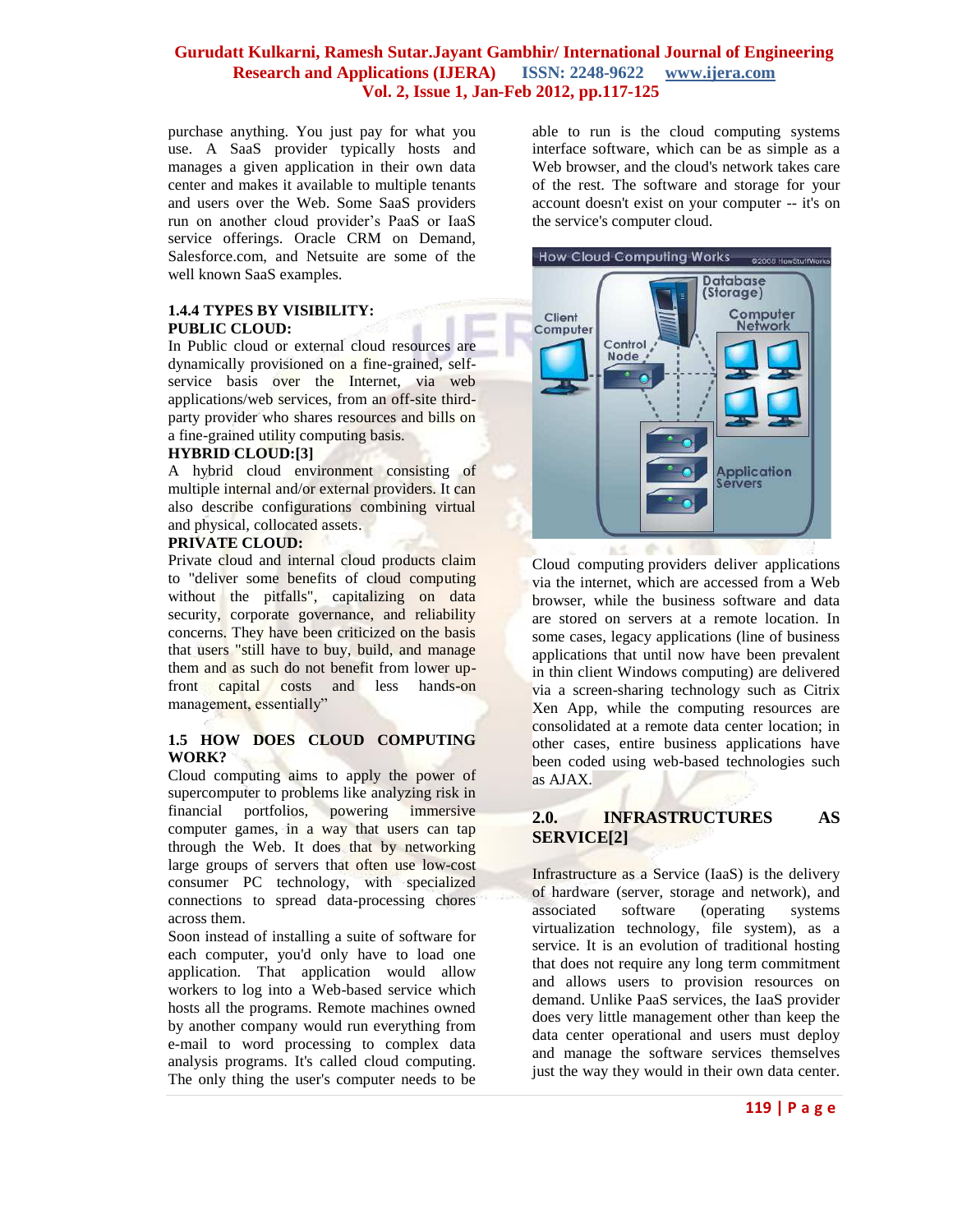Amazon Web Services Elastic Compute Cloud (EC2) and Secure Storage Service (S3) are examples of IaaS offerings.

#### **2.1UNDERSTANDING IAAS**

Infrastructure as a Service is a form of hosting. It includes network access, routing services and storage. The IaaS provider will generally provide the hardware and administrative services needed to store applications and a platform for running applications. Scaling of bandwidth, memory and storage are generally included, and vendors compete on the performance and pricing offered on their dynamic services. The service provider owns the equipment and is responsible for housing, running and maintaining it. IaaS can be purchased with either a contract or on a pay-asyou-go basis. Characteristics and components of IaaS include:[3]

• Utility computing service and billing model.

- Automation of administrative tasks.
- Dynamic scaling.
- Desktop virtualization.
- Policy-based services.
- Internet connectivity.

IaaS provides an environment for running user built virtualized systems in the cloud. Figure 2.1.1 illustrates how a virtual machine is built for an IaaS environment, uploaded to the environment, configured, and then deployed within the environment. Using this technique virtual machines are created on premise and loaded with all the software that will eventually run in the cloud. This includes custom built software as well as licensed software. After the virtual machine is built it is uploaded to the IaaS vendor's hosting environment where it can be configured to use the IaaS vendor's raw storage. Once configured, the virtual machine can be deployed and started via some form of automation which automatically finds available hardware to run the virtual machine. Once the virtual machine is started the IaaS vendor can ensure that the running virtual machine continues to look healthy as a whole. The computers needed to run the application and the raw storage that is needed by the application are owned and supported by the IaaS vendor. It is the responsibility of the customer to monitor all the custom built software and licensed software to insure that they are operating properly. IaaS is an option that is very flexible and is the best choice

for moving applications to the cloud when there is no time to rework the application's code for a cloud environment.

#### **2.2 IAAS PROVIDER AND CONSUMER**

The key roles in a cloud environment include the service consumer and the service provider. The cloud service consumer needs a secure anytime anywhere access to low cost services that are flexible and easy to use. The biggest hurdle to adoption of cloud has to do with consumers discomfort in the following areas: security of service and the underlying data, service availability and reliability, service management to ensure service level agreements, ensuring control over access and policies, and the appropriate administration to facilitate flexible pricing structures. The service provider actually runs the service that the service consumer wants and was designed and developed by the service creator.

The cloud services creator needs tools and capabilities to offer differentiated services, offer incentives to ensure that consumers keep coming back to use the services, and the ability to change services on-demand to stay competitive and address threats. The service provider needs their IT resources integrated so their usage is optimized, the ability to add/remove resources on demand, a non-disruptive way to save money, and the means to charge for usage.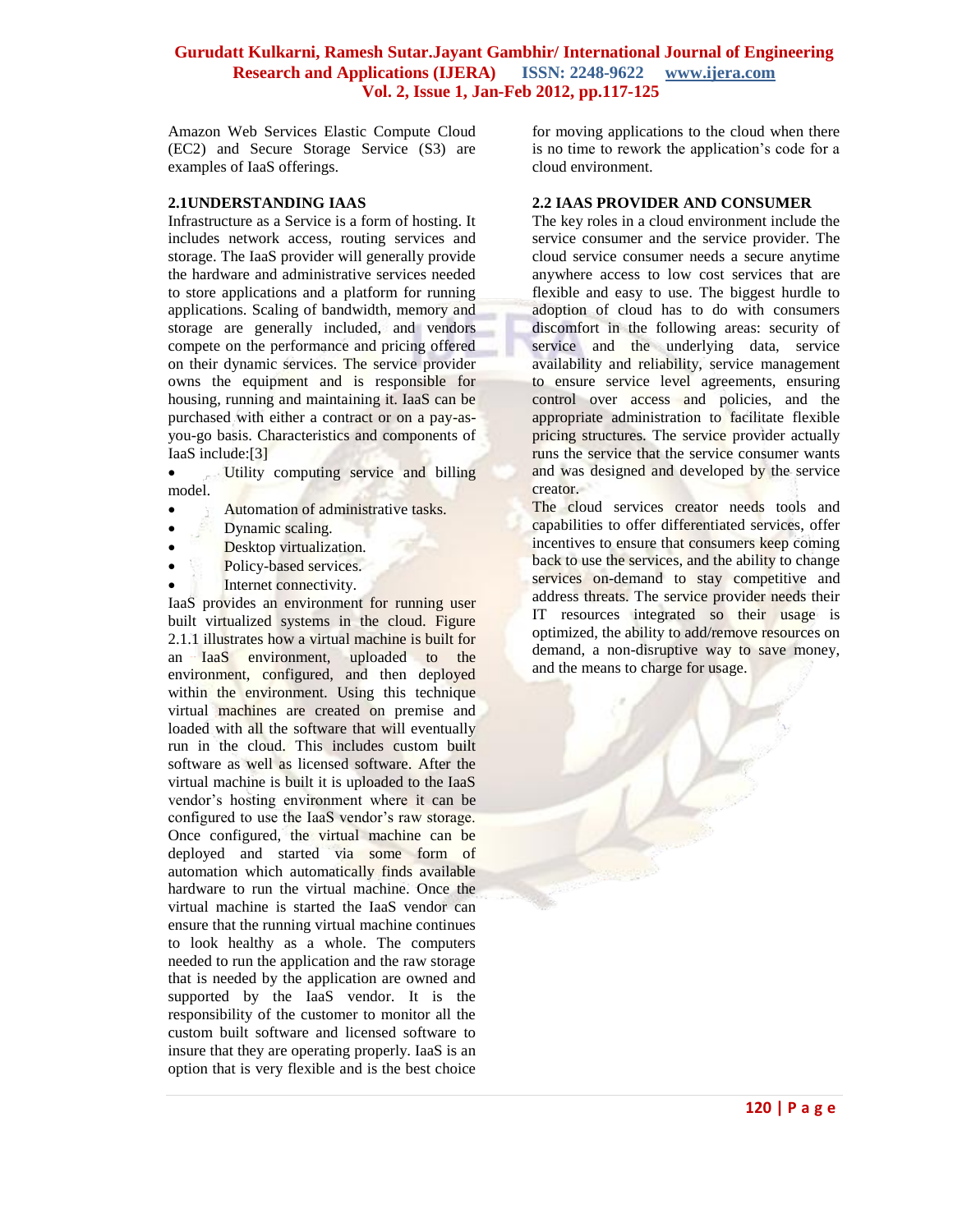

# **FIG 2.1.1 CLOUD-INFRASTRUCTURE AS SERVICE**

### **2.2.1 CONSUMER'S VIEW ON IAAS**

- Enable users to access applications from anywhere
- A modular system, which is flexible, scalable, virtualized and automated.
- Resilient and always available
- Enable to put applications and data on platform provisioning & maintenance by provider
- Own the hardware & nuances about provisioning & maintaining the OS & hygiene facts like space and power etc

### **2.2.2 PROVIDER'S VIEW ON IAAS**

Provide virtual infrastructure Responsible for provisioning of space, power & cooling. Deploy web based applications to easily provision infrastructure for customer on demand. Responsible to provide load balancing services. Eases the process of cloning apps on additional infrastructure instances. Service level agreements with customers on "availability of infrastructure services" In a dense, shared, and pooled environment, the security of CPUs, data, and network is paramount. Account Management & Provisioning.

| Table 1: IaaS Summary |                 |                                                                                                                                                                       |  |
|-----------------------|-----------------|-----------------------------------------------------------------------------------------------------------------------------------------------------------------------|--|
|                       | <b>Offering</b> | Compute power, storage, and networking<br>infrastructure. Some IaaS vendors may also<br>provide Cloud Services.                                                       |  |
|                       | Unit of         | Virtual Machine Image                                                                                                                                                 |  |
|                       | deployment      |                                                                                                                                                                       |  |
|                       | Pricing         | Compute usage per hour, data transfer in/out                                                                                                                          |  |
|                       | structure       | per GB, IO requests per million, storage per<br>GB, data transfer in/out to storage per GB,<br>data storage requests per thousand. All charges<br>per billing period. |  |
|                       | Customer        | Software owner that would like an application<br>hosted in the internet for their end users.                                                                          |  |
|                       | <b>Examples</b> | Amazon, GoGrid, and Rackspace.                                                                                                                                        |  |

# **FIGURE 2.2.1 IaaS SUMMARY**

an Infrastructure as a Service (IaaS) offering provides solid cost savings because the infrastructure associated with providing compute power, storage, and networking does not need to be purchased and maintained by the customer. These assets are the responsibility of the IaaS vendor and customers are only charged for what they use when they use it. Table 1 summarizes Infrastructure as a Service [9]. IaaS is also a flexible offering that often appeals to infrastructure architects. Infrastructure architects like IaaS because it provides an infrastructure based approach to outsourcing datacenter workloads to the Cloud. If an application can be virtualized it can be uploaded to an IaaS environment and run.

# **3.0. AMAZON ELASTIC COMPUTE CLOUD (AMAZON EC2)**

Amazon Elastic Compute Cloud (Amazon EC2) is a web service that provides resizable compute capacity in the cloud. It is designed to make web-scale computing easier for developers. Amazon EC2's simple web service interface allows you to obtain and configure capacity with minimal friction. It provides you with complete control of your computing resources and lets you run on Amazon's proven computing environment. Amazon EC2 reduces the time required to obtain and boot new server instances to minutes, allowing you to quickly scale capacity, both up and down, as your computing requirements change. Amazon EC2 changes the economics of computing by allowing you to pay only for capacity that you actually use. Amazon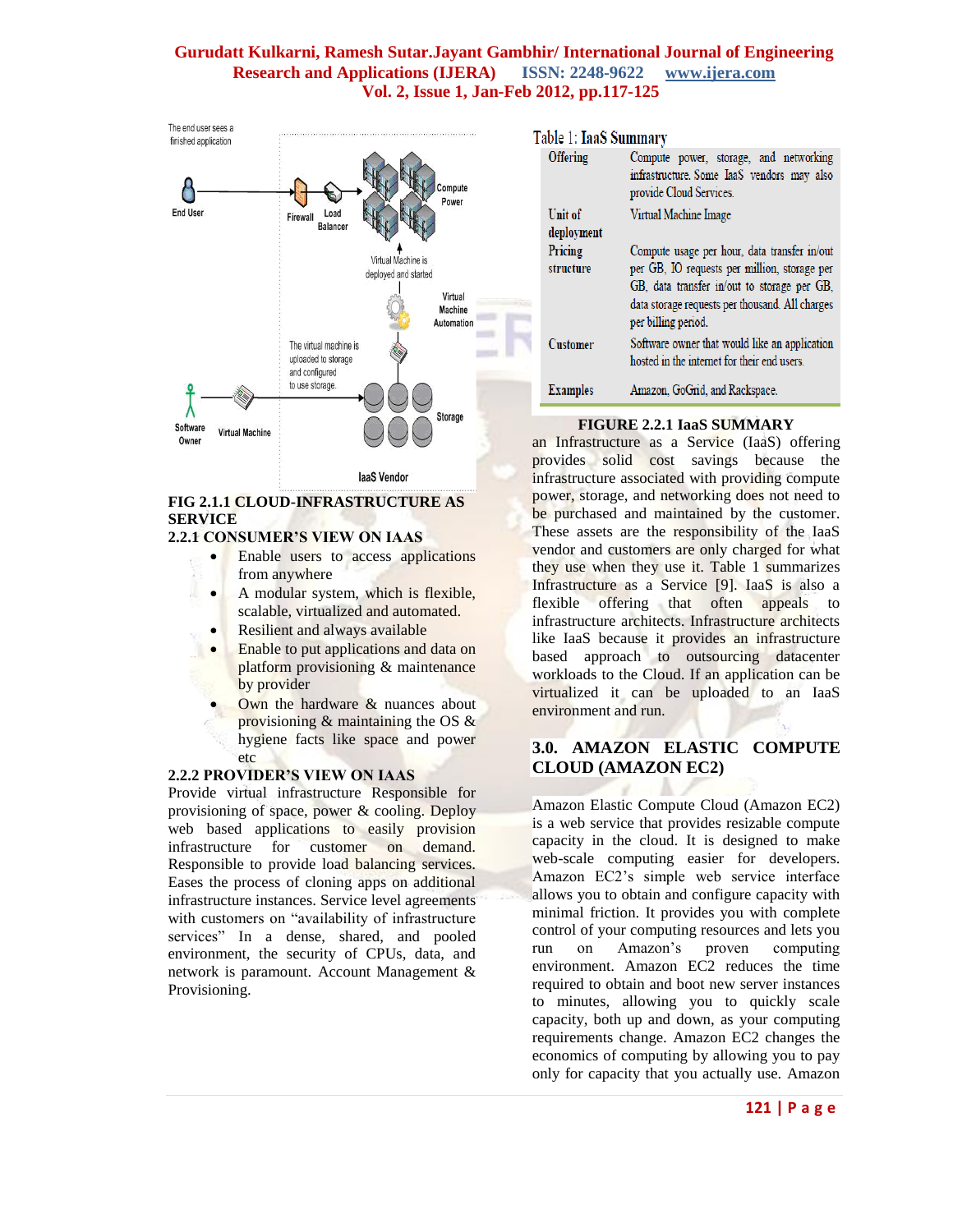EC2 provides developers the tools to build failure resilient applications and isolate themselves from common failure scenarios.



# FIGURE 3.1.AMAZON WEB SERVICES

# **3.1AMAZONEC2 FUNCTIONALITY [4]**

Amazon EC2 presents a true virtual computing environment, allowing you to use web service interfaces to launch instances with a variety of operating systems, load them with your custom application environment, manage your network's access permissions, and run your image using as many or few systems as you desire.

To use Amazon EC2, you simply:

 $\checkmark$  Select a pre-configured, template image to get up and running immediately. Or create an Amazon Machine Image (AMI) containing your applications, libraries, data, and associated configuration settings.

 $\checkmark$  Configure security and network access on your Amazon EC2 instance.

 $\checkmark$  Choose which instance type(s) and operating system you want, then start, terminate, and monitor as many instances of your AMI as needed, using the web service APIs or the variety of management tools provided.

 $\checkmark$  Determine whether you want to run in multiple locations, utilize static IP endpoints, or attach persistent block storage to your instances.

 $\checkmark$  Pay only for the resources that you actually consume, like instance-hours or data transfer.

### **3.2. SERVICES**

**3.2.1 ELASTIC** – Amazon EC2 enables you to increase or decrease capacity within minutes, not hours or days. You can commission one, hundreds or even thousands of server instances simultaneously. Of course, because this is all controlled with web service APIs, your application can automatically scale itself up and down depending on its needs.

You have the choice of multiple instance types, operating systems, and software packages. Amazon EC2 allows you to select a configuration of memory, CPU, instance storage, and the boot partition size that is optimal for your choice of operating system and application.

**3.2.2 RELIABLE** – Amazon EC2 offers a highly reliable environment where replacement instances can be rapidly and predictably commissioned. The service runs within Amazon's proven network infrastructure and datacenters. The Amazon EC2 Service Level Agreement commitment is 99.95% availability for each Amazon EC2 Region.[8]

**3.2.3 SECURE** – Amazon EC2 provides numerous mechanisms for securing your computer resources. Amazon EC2 includes web service interfaces to configure firewall settings that control network access to and between groups of instances. When launching Amazon EC2 resources within [Amazon Virtual Private](http://aws.amazon.com/vpc)  [Cloud](http://aws.amazon.com/vpc) (Amazon VPC), you can isolate your compute instances by specifying the IP range you wish to use, and connect to your existing IT infrastructure using industry-standard encrypted IPsec VPN.

**3.2.4 INEXPENSIVE** – Amazon EC2 passes on to you the financial benefits of Amazon's scale. You pay a very low rate for the compute capacity you actually consume. See [Amazon EC2](http://aws.amazon.com/ec2/purchasing-options)  [Instance Purchasing Options](http://aws.amazon.com/ec2/purchasing-options) for a more detailed description.

**On-Demand Instances** – On-Demand Instances let you pay for compute capacity by the hour with no long-term commitments. This frees you from the costs and complexities of planning, purchasing, and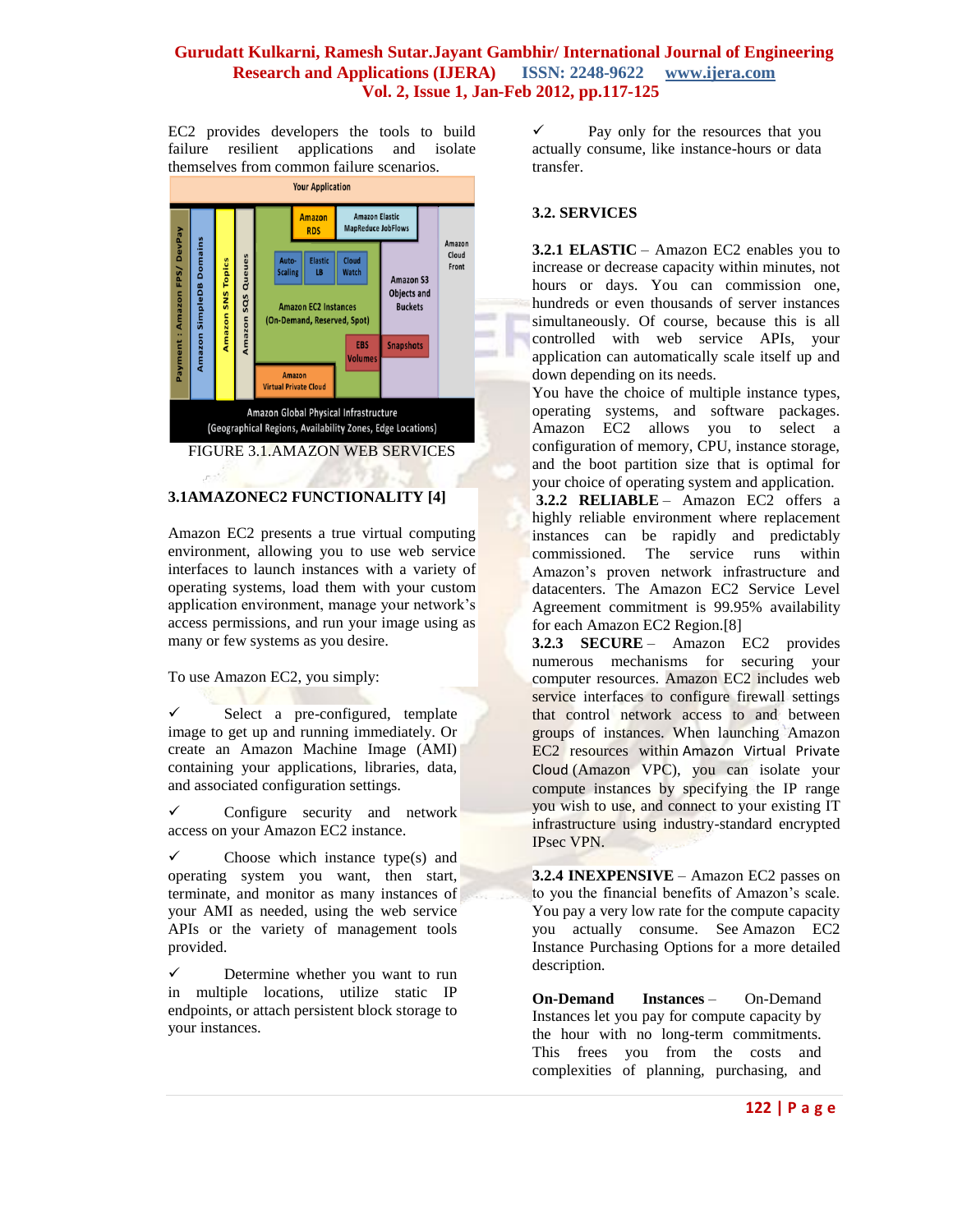maintaining hardware and transforms what are commonly large fixed costs into much smaller variable costs. On-Demand Instances also remove the need to buy "safety net" capacity to handle periodic traffic spikes.

**Reserved Instances** – Reserved Instances give you the option to make a low, one-time payment for each instance you want to reserve and in turn receive a significant discount on the hourly usage charge for that instance. After the one-time payment for an instance, that instance is reserved for you, and you have no further obligation; you may choose to run that instance for the discounted usage rate for the duration of your term, or when you do not use the instance, you will not pay usage charges on it.

**Spot Instances** – Spot Instances allow customers to bid on unused Amazon EC2 capacity and run those instances for as long as their bid exceeds the current Spot Price. The Spot Price changes periodically based on supply and demand, and customers whose bids meet or exceed it gain access to the available Spot Instances. If you have flexibility in when your applications can run, Spot Instances can significantly lower your Amazon EC2 costs.

# **4.0 FEATURES [4]**

Amazon EC2 provides a number of powerful features for building scalable, failure resilient, enterprise class applications, including:

**4.1. Amazon Elastic Block Store** – Amazon Elastic Block Store (EBS) offers persistent storage for Amazon EC2 instances. Amazon EBS volumes provide off-instance storage that persists independently from the life of an instance. Amazon EBS volumes are highly available, highly reliable volumes that can be leveraged as an Amazon EC2 instance's boot partition or attached to a running Amazon EC2 instance as a standard block device. When used as a boot partition, Amazon EC2 instances can be stopped and subsequently restarted, enabling you to only pay for the storage resources used while maintaining your instance's state. Amazon EBS volumes offer greatly improved durability over local Amazon EC2 instance stores, as Amazon EBS volumes are automatically replicated on the backend (in a single Availability Zone).

**4.2 Multiple Locations** – Amazon EC2 provides the ability to place instances in multiple locations. Amazon EC2 locations are composed of Regions and Availability Zones. Availability Zones are distinct locations that are engineered to be insulated from failures in other Availability Zones and provide inexpensive, low latency network connectivity to other Availability Zones in the same Region. By launching instances in separate Availability Zones, you can protect your applications from failure of a single location. Regions consist of one or more Availability Zones, are geographically dispersed, and will be in separate geographic areas or countries. The [Amazon EC2 Service](http://aws.amazon.com/ec2-sla)  [Level Agreement](http://aws.amazon.com/ec2-sla) commitment is 99.95% availability for each Amazon EC2 Region.

**4.3. Elastic IP Addresses** – Elastic IP addresses are static IP addresses designed for dynamic cloud computing. An Elastic IP address is associated with your account not a particular instance, and you control that address until you choose to explicitly release it. Unlike traditional static IP addresses, however, Elastic IP addresses allow you to mask instance or Availability Zone failures by programmatically remapping your public IP addresses to any instance in your account. Rather than waiting on a data technician to reconfigure or replace your host, or waiting for DNS to propagate to all of your customers, Amazon EC2 enables you to engineer around problems with your instance or software by quickly remapping your Elastic IP address to a replacement instance.

**4.4 Amazon Virtual Private Cloud** – Amazon VPC is a secure and seamless bridge between a company's existing IT infrastructure and the AWS cloud. Amazon VPC enables enterprises to connect their existing infrastructure to a set of isolated AWS compute resources via a Virtual Private Network (VPN) connection, and to extend their existing management capabilities such as security services, firewalls, and intrusion detection systems to include their AWS resources.

**4.5. Amazon Cloud Watch** – Amazon Cloud Watch is a web service that provides monitoring for AWS cloud resources and applications, starting with Amazon EC2. It provides you with visibility into resource utilization, operational performance, and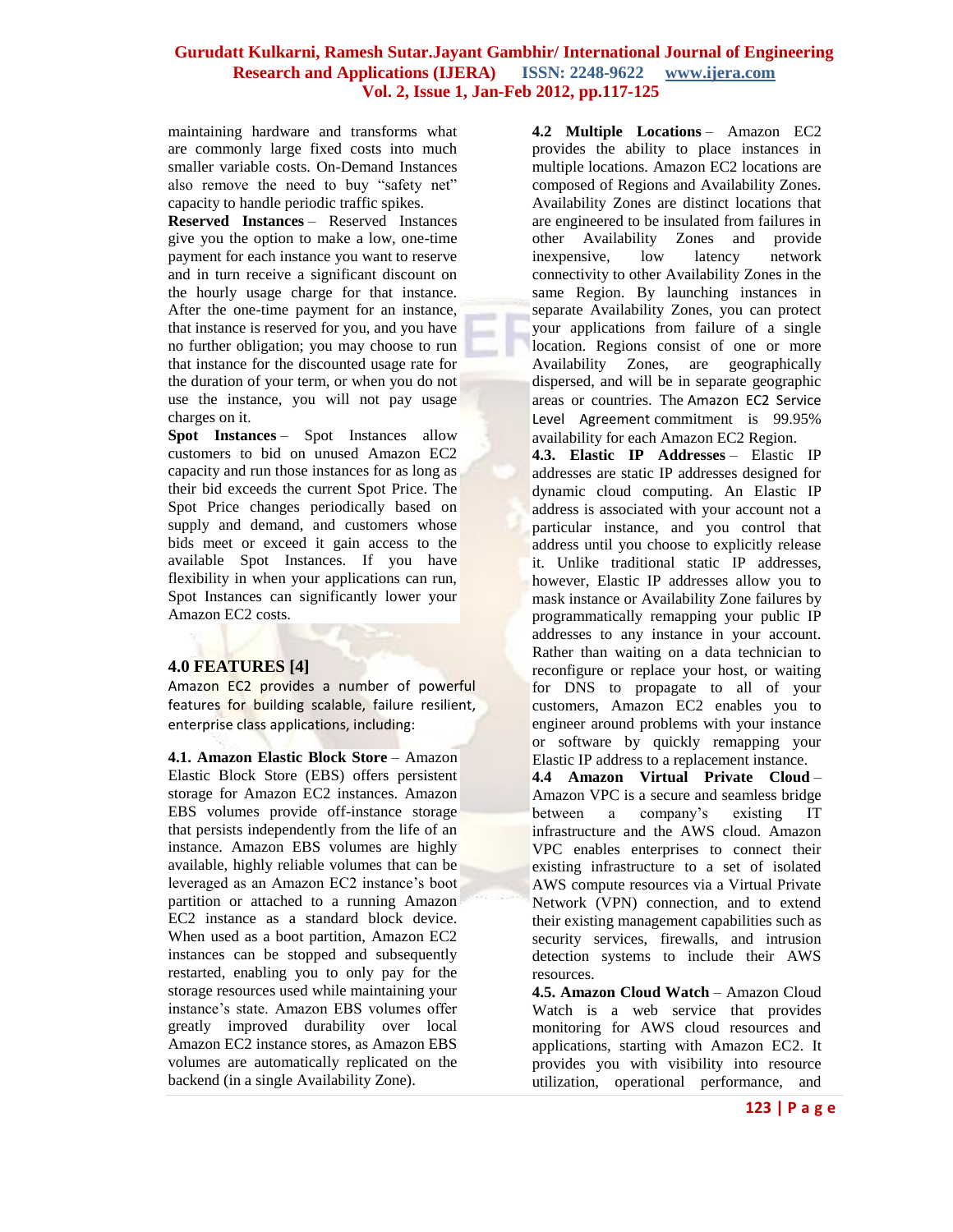overall demand patterns—including metrics such as CPU utilization, disk reads and writes, and network traffic.

**4.6 Auto Scaling** – Auto Scaling allows you to automatically scale your Amazon EC2 capacity up or down according to conditions you define. Auto Scaling is enabled by Amazon Cloud Watch and available at no additional charge beyond Amazon Cloud Watch fees.

**4.7 Elastic Load Balancing** – Elastic Load Balancing automatically distributes incoming application traffic across multiple Amazon EC2 instances. It enables you to achieve even greater fault tolerance in your applications, seamlessly providing the amount of load balancing capacity needed in response to incoming application traffic. Elastic Load Balancing detects unhealthy instances within a pool and automatically reroutes traffic to healthy instances until the unhealthy instances have been restored. You can enable Elastic Load Balancing within a single Availability Zone or across multiple zones for even more consistent application performance. Amazon Cloud Watch can be used to capture a specific **4.8 High Performance Computing (HPC) Clusters** – Customers with complex computational workloads such as tightly coupled parallel processes, or with applications sensitive to network performance, can achieve the same high compute and network performance provided by custom-built infrastructure while benefiting from the elasticity, flexibility and cost advantages of Amazon EC2. Cluster Compute and Cluster GPU Instances have been specifically engineered to provide highperformance network capability and can be programmatically launched into clusters – allowing applications to get the low-latency network performance required for tightly coupled, node-to-node communication.

**4.9 VM Import** – VM Import enables you to easily import virtual machine images from your existing environment to Amazon EC2 instances. VM Import allows you to leverage your existing investments in the virtual machines that you have built to meet your IT security, configuration management, and compliance requirements by seamlessly bringing those virtual machines into Amazon EC2 as ready-to-use instances.

### **7.0 CONCLUSION**

In emphasizing the cost and performance benefits of the cloud, some fundamental security problems have receded into the background and been left unresolved. Several critical pieces of technology, such as a solution for federated trust, are not yet fully realized, impinging on successful deployments. Determining the security of complex computer systems is also a long-standing security problem that overshadows large scale computing in general. Attaining the high assurance qualities in implementations has been an elusive goal of computer security researchers and practitioners, and is also a work in progress for cloud computing. Security of the cloud infrastructure relies on trusted computing and cryptography. Organizational data must be protected in a manner consistent with policies, whether in the organization's computing center or the cloud. No standard service contract exists that covers the ranges of cloud services available and the needs of different organizations. Having a list of common outsourcing provisions, such as privacy and security standards, regulatory and compliance issues, service level requirements and penalties, change management processes, continuity of service provisions, and termination rights, provides a useful starting point. The migration to a cloud computing environment is in many ways an exercise in risk management. Both qualitative and quantitative factors apply in an analysis. The risks must be carefully balanced against the available safeguards and expected benefits, with the understanding that accountability for security remains with the organization. Too many controls can be inefficient and ineffective, if the benefits outweigh the costs and associated risks. An appropriate balance between the strength of controls and the relative risk associated with particular programs and operations must be ensured.

### **8.0 REFERENCES**

- [1] Sushil Bhardwaj, Leena Jain, Sandeep Jain, ―Cloud computing: a study of Infrastructure as a service  $(Iaas)$ " IJEIT 2010, 2(1), pp 1-4.
- [2] L. Wang, G. Laszewski, M. Kunze and J. Tao, "Cloud computing: a perspective study", *J New Generation Computing*, 2010, pp 1-11.